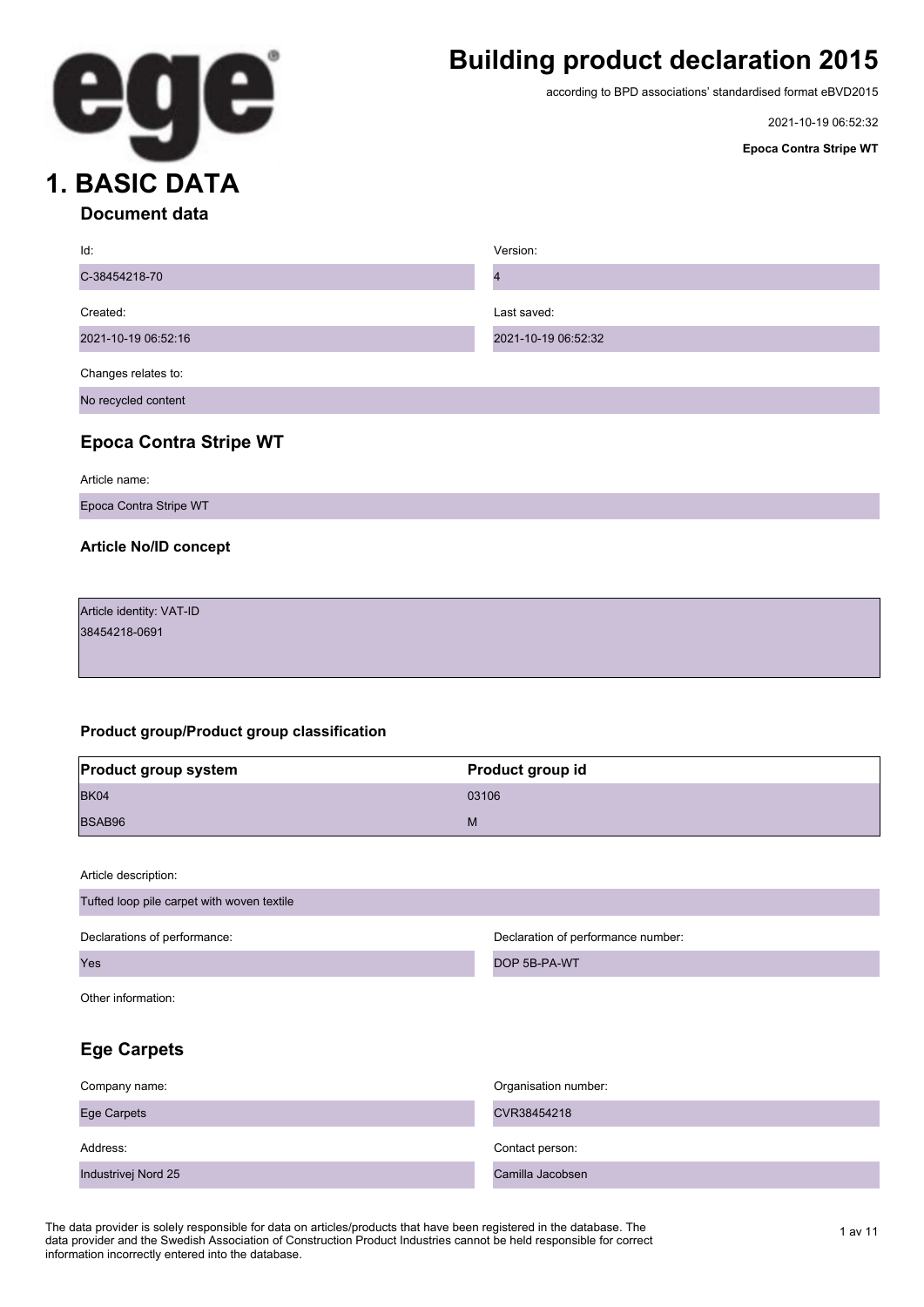| E-mail:                                                                                                    | Telephone:                                                                                                                                        |
|------------------------------------------------------------------------------------------------------------|---------------------------------------------------------------------------------------------------------------------------------------------------|
| caja@egecarpets.com                                                                                        | +4597117486                                                                                                                                       |
| VAT number:                                                                                                | Website:                                                                                                                                          |
| 38454218                                                                                                   | www.egecarpets.com                                                                                                                                |
| GLN:                                                                                                       | DUNS:                                                                                                                                             |
| <b>Environmental certification system</b>                                                                  |                                                                                                                                                   |
| <b>BREEAM-SE</b><br><b>BREEAM</b><br><b>LEED 2009</b>                                                      | <b>LEED</b> version 4<br>Miljöbyggnad (Swedish certifica                                                                                          |
| <b>2. SUSTAINABILITY WORK</b>                                                                              |                                                                                                                                                   |
| <b>Company's certification</b>                                                                             |                                                                                                                                                   |
| <b>ISO 14001</b><br>ISO 9001                                                                               |                                                                                                                                                   |
| Other:                                                                                                     |                                                                                                                                                   |
| ISO45001, DS49001.                                                                                         |                                                                                                                                                   |
| <b>Policies and guidelines</b>                                                                             |                                                                                                                                                   |
| the requirements                                                                                           | The company has a code of conduct/policy/guidelines for dealing with social responsibility in the supplier chain, including produces for ensuring |
| This is third-party audited                                                                                |                                                                                                                                                   |
| If yes, which if the following guidelines have you affiliated to or management system you have implemented |                                                                                                                                                   |
| UN guiding principles for companies and human rights                                                       |                                                                                                                                                   |
| ILO's eight core conventions                                                                               |                                                                                                                                                   |
| <b>OECD Guidelines for Multinational Enterprises</b>                                                       |                                                                                                                                                   |
| <b>UN Global Compact</b>                                                                                   |                                                                                                                                                   |
| ISO 26000                                                                                                  |                                                                                                                                                   |
| Other policy guidelines                                                                                    |                                                                                                                                                   |

Dansk Mode og Tekstils Code of Conduct

### **Management system**

If you have a management system for corporate social responsibility, what out of the following is included in the work?

| Mapping       |
|---------------|
| Risk analysis |
| Action plan   |
| Monitoring    |
|               |

Sustainability reporting guidelines:

G4

# **3. DECLARATION OF CONTENTS**

### **Chemical content**

Enter chemical content for the whole article. The concentration is calculated at component level according to the principle of "once an article always an article".

2 av 11 The data provider is solely responsible for data on articles/products that have been registered in the database. The data provider and the Swedish Association of Construction Product Industries cannot be held responsible for correct information incorrectly entered into the database.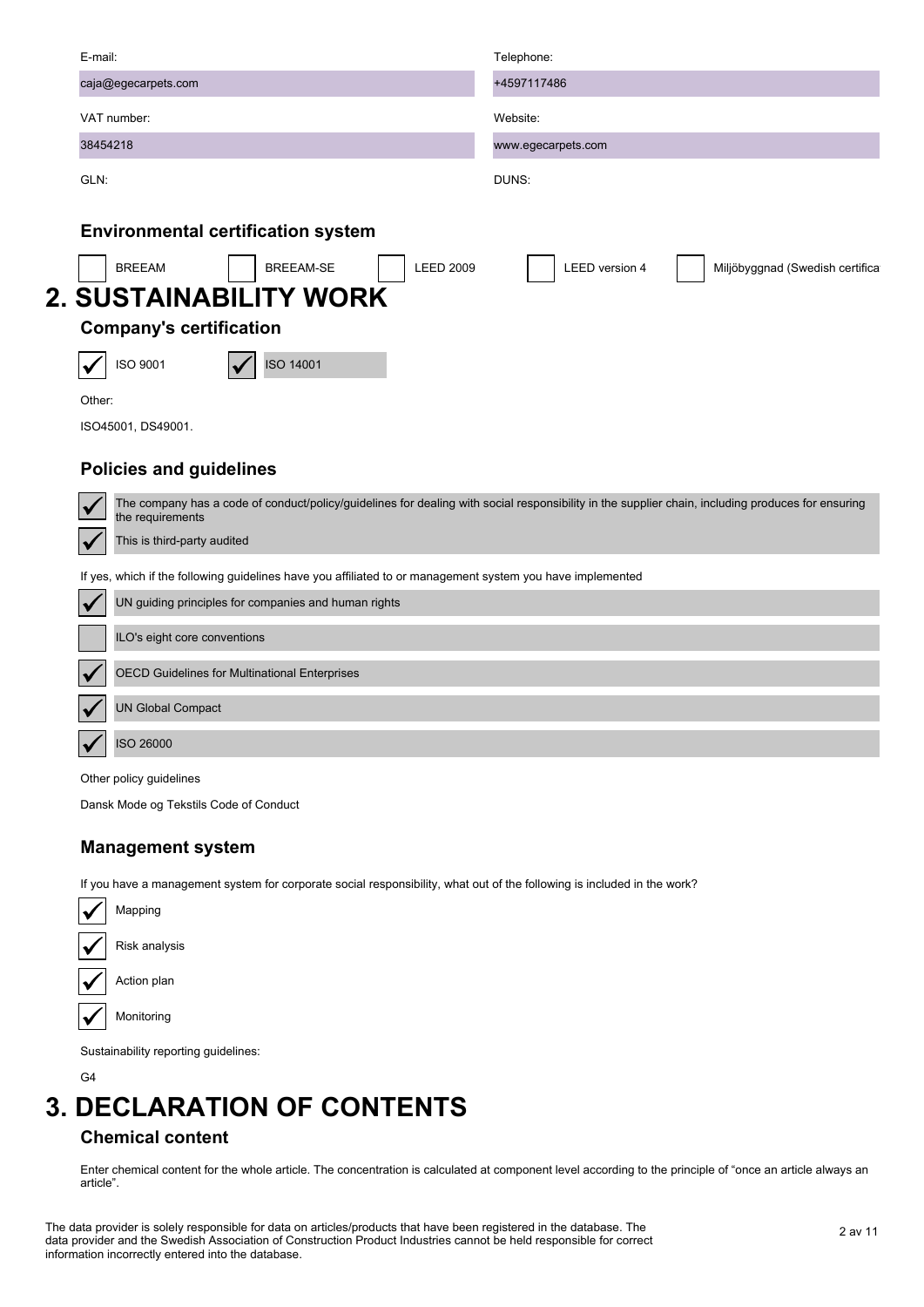| Is there a safety data sheet for the article?                                                               | Is there classification of the article?                                                                                      |
|-------------------------------------------------------------------------------------------------------------|------------------------------------------------------------------------------------------------------------------------------|
| Not applicable                                                                                              | Not applicable                                                                                                               |
| Enter which version of the candidate list has been used (Year, month, day)                                  | For complex products, the concentration of included substances has<br>been calculated at:                                    |
|                                                                                                             | component level                                                                                                              |
| The article is covered by the RoHS Directive:                                                               | Enter the weight of the article:                                                                                             |
| <b>No</b>                                                                                                   | 2.13 kg/m2                                                                                                                   |
| Enter how large a proportion of the material content has been declared [%]<br>ŀ.                            |                                                                                                                              |
| 98,8                                                                                                        |                                                                                                                              |
| If the article contains nanomaterials deliberately added to obtain a particular function, enter these here: |                                                                                                                              |
| None                                                                                                        |                                                                                                                              |
| Is the article registered in Basta?                                                                         | Enter the proportion of volatile organic substances [g/litre], applies only<br>to sealants, paints, varnishes and adhesives: |
| Yes                                                                                                         |                                                                                                                              |

Other information:

### **Article and/or sub-components**

| <b>Phase</b> | <b>Delivery</b> |                       |
|--------------|-----------------|-----------------------|
| Component    | <b>Backing</b>  | Weight% of<br>product |

#### **Comment**

| <b>Material</b>   | <b>Substance</b>    | <b>Concentration</b><br>interval (%) | <b>EG/CAS/Alternative</b><br>designation | Candidate<br>list | <b>Phasing-out</b><br>substance |
|-------------------|---------------------|--------------------------------------|------------------------------------------|-------------------|---------------------------------|
| Filler            | Aluminium hydroxide | 17 < x < 19                          | 21645-51-2                               |                   |                                 |
| Filler            | Dolomite            | 18 < x < 21                          | 16389-88-1                               |                   |                                 |
| Latex             | <b>SBR</b>          | 17 < x < 21                          | n.a.                                     |                   |                                 |
| Primary backing   | Polyester (PET)     | 5 < x < 6                            | n.a.                                     |                   |                                 |
| Secondary backing | Polypropylene       | 4 < x < 5                            | n.a.                                     |                   |                                 |

| <b>Component</b> | <b>Dyestuffs</b> |                                         | Weight% of<br>product                    | < 0.5                    |                                 |
|------------------|------------------|-----------------------------------------|------------------------------------------|--------------------------|---------------------------------|
| <b>Comment</b>   |                  |                                         |                                          |                          |                                 |
| <b>Component</b> | Pile             |                                         | Weight% of<br>product                    |                          |                                 |
| <b>Comment</b>   |                  |                                         |                                          |                          |                                 |
| <b>Material</b>  | <b>Substance</b> | <b>Concentration</b><br>interval $(\%)$ | <b>EG/CAS/Alternative</b><br>designation | <b>Candidate</b><br>list | <b>Phasing-out</b><br>substance |
| Yarn             | PA6.0            | 13 < x < 15                             | n.a.                                     |                          |                                 |
|                  |                  |                                         |                                          |                          |                                 |

# **4. RAW MATERIALS**

**Raw materials**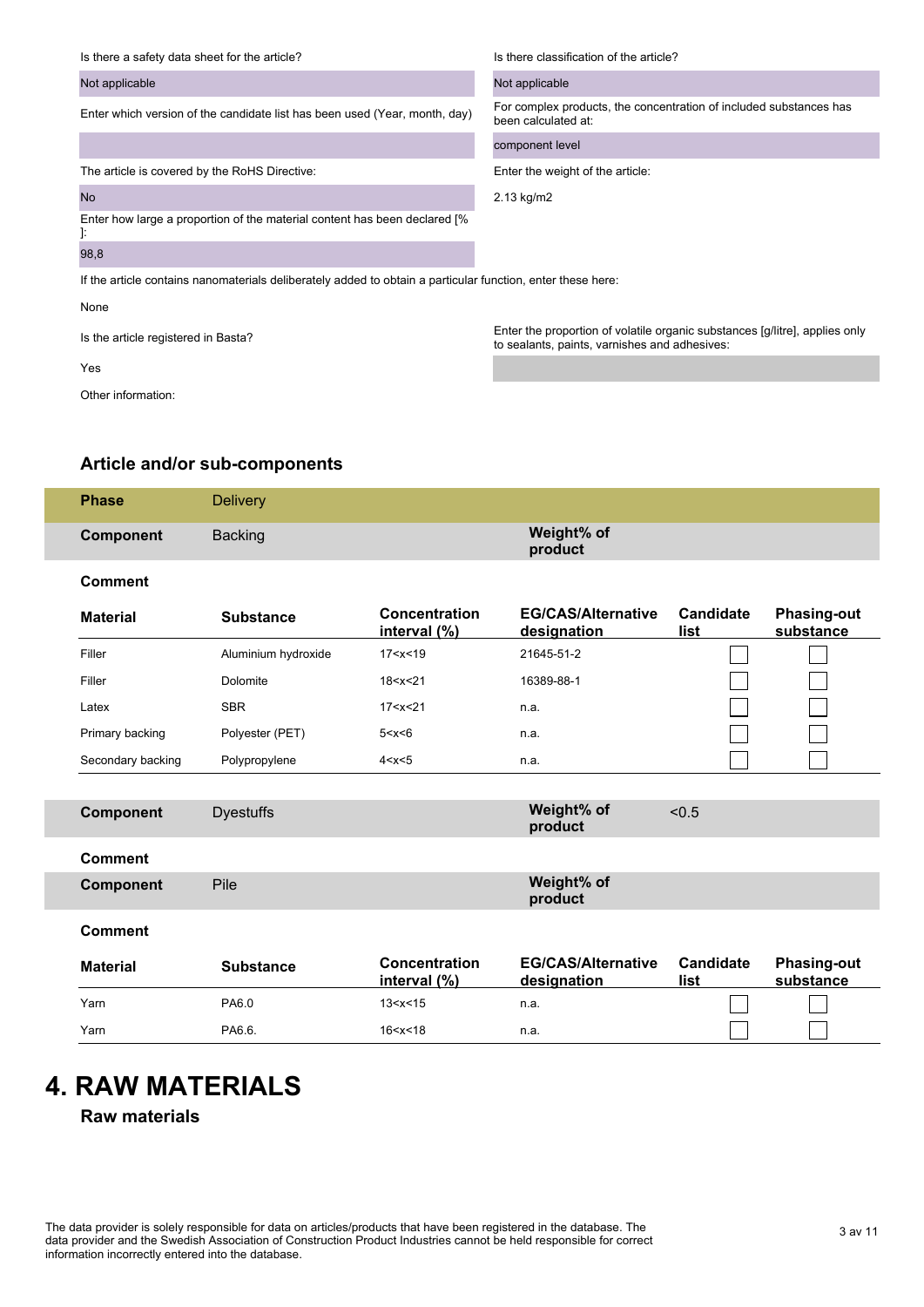| Component                          | <b>Material</b>      | <b>Transport type</b>           |
|------------------------------------|----------------------|---------------------------------|
| Filler                             | Aluminium Trihydrate | Lorry                           |
| Country of raw material extraction |                      | City of raw material extraction |
| Country of manufacture/production  |                      | City of manufacture/production  |
| Germany                            |                      | Bergheim                        |
| Comment                            |                      |                                 |
| Component                          | <b>Material</b>      | <b>Transport type</b>           |
| Filler                             | Dolomit              | Lorry                           |
| Country of raw material extraction |                      | City of raw material extraction |
| Country of manufacture/production  |                      | City of manufacture/production  |
| Denmark                            |                      | Store Heddinge                  |
| Comment                            |                      |                                 |
| Component                          | <b>Material</b>      | <b>Transport type</b>           |
| Latex                              | <b>SBR</b>           | Lorry                           |
| Country of raw material extraction |                      | City of raw material extraction |
| Netherlands                        |                      | n.a.                            |
| Country of manufacture/production  |                      | City of manufacture/production  |
| Netherlands                        |                      | Terneuzen                       |
| Comment                            |                      |                                 |
| Component                          | <b>Material</b>      | <b>Transport type</b>           |
| Primary backing                    | Polyester (PET)      | Lorry                           |
| Country of raw material extraction |                      | City of raw material extraction |
| Country of manufacture/production  |                      | City of manufacture/production  |
| Belgium                            |                      | Spiere-Helkijn                  |
| Comment                            |                      |                                 |
|                                    |                      |                                 |

The data provider is solely responsible for data on articles/products that have been registered in the database. The<br>data provider and the Swedish Association of Construction Product Industries cannot be held responsible f information incorrectly entered into the database.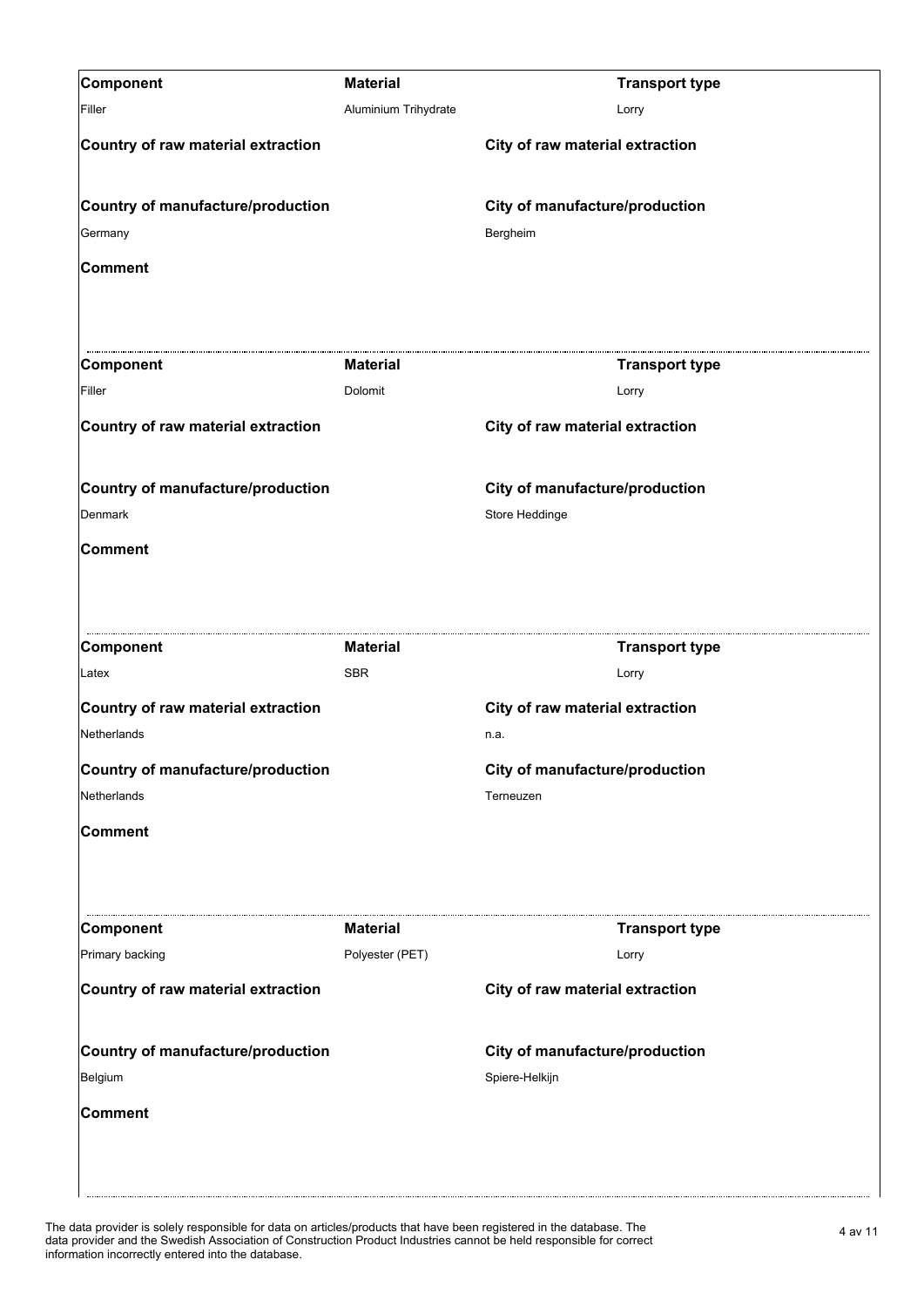| Component                                         | <b>Material</b> | <b>Transport type</b>           |
|---------------------------------------------------|-----------------|---------------------------------|
| Secondary backing                                 | Polypropylene   | Lorry                           |
| Country of raw material extraction                |                 | City of raw material extraction |
| Country of manufacture/production                 |                 | City of manufacture/production  |
| Germany                                           |                 | Kaiserlautern                   |
| <b>Comment</b>                                    |                 |                                 |
| Component                                         | <b>Material</b> | <b>Transport type</b>           |
| Yarn                                              | PA6.0           | Lorry                           |
| Country of raw material extraction                |                 | City of raw material extraction |
| Country of manufacture/production                 |                 | City of manufacture/production  |
| Italy                                             |                 | Arco                            |
| <b>Comment</b>                                    |                 |                                 |
| Manufacture - Aquafil                             |                 |                                 |
| Component                                         | <b>Material</b> | <b>Transport type</b>           |
| Yarn                                              | PA6.6           | Lorry                           |
| Country of raw material extraction<br>Netherlands |                 | City of raw material extraction |
| Country of manufacture/production                 |                 | City of manufacture/production  |
| Netherlands                                       |                 | Kerkrade                        |
| Comment                                           |                 |                                 |
|                                                   |                 |                                 |
|                                                   |                 |                                 |

### **Total recycled material in the article**

Is recycled material included in the article?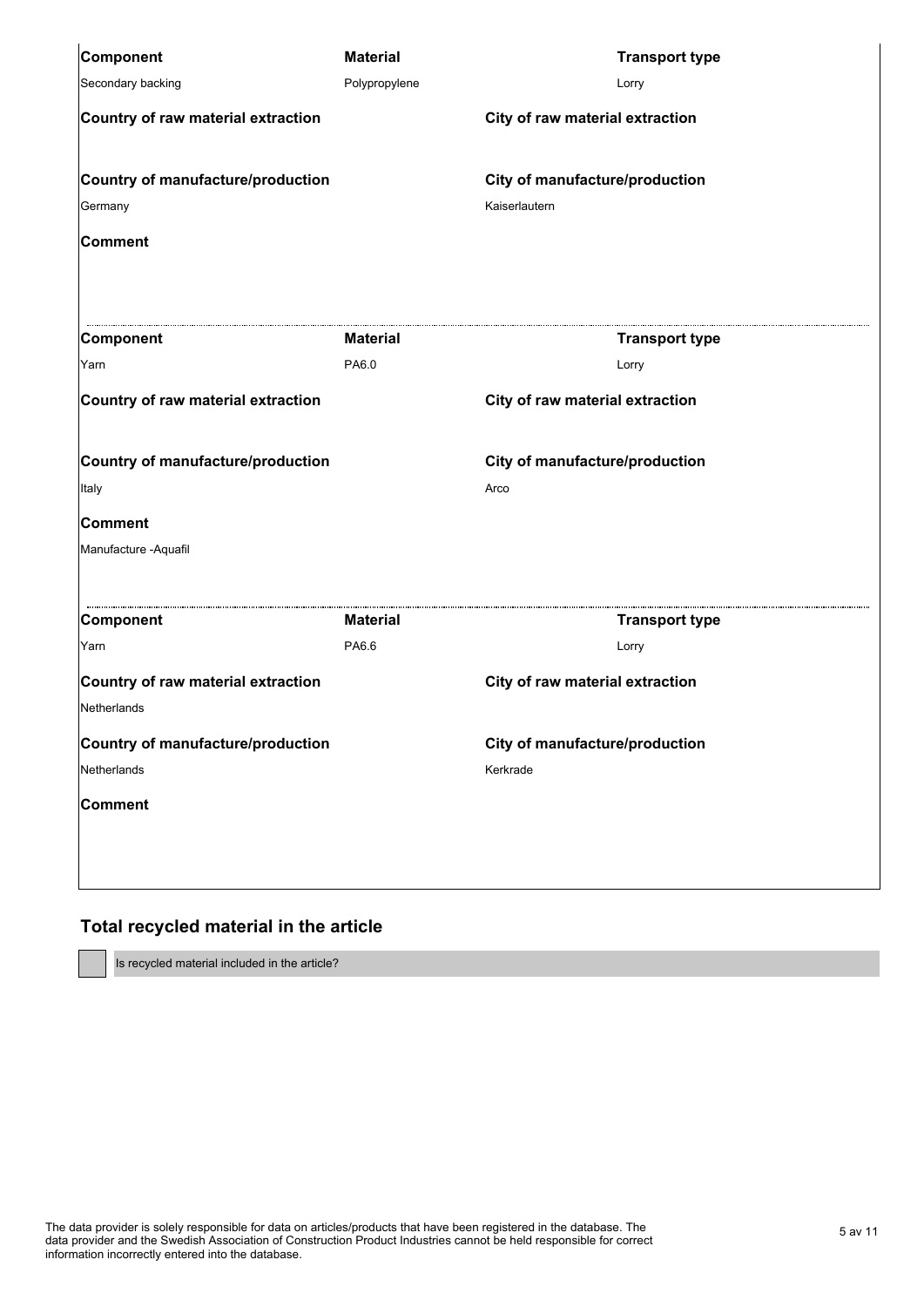### **Renewable material**

|                                                                                                                                                                                                                                                                                   | Enter proportion of renewable material in the article (short cycle, less            | Enter proportion of renewable material in the article (long cycle, more than |
|-----------------------------------------------------------------------------------------------------------------------------------------------------------------------------------------------------------------------------------------------------------------------------------|-------------------------------------------------------------------------------------|------------------------------------------------------------------------------|
|                                                                                                                                                                                                                                                                                   | than 10 years):                                                                     | 10 years):                                                                   |
|                                                                                                                                                                                                                                                                                   |                                                                                     |                                                                              |
|                                                                                                                                                                                                                                                                                   |                                                                                     |                                                                              |
|                                                                                                                                                                                                                                                                                   | Included biobased raw material is tested according to ASTM test method D6866:       |                                                                              |
| Is there supporting documentation for the raw materials for third-party certified system for control of origin, raw material extraction, manufacturing or<br>recycling processes or similar (for example BES 6001:2008, EMS certificate, USGBC Program)? If yes, enter system(s): |                                                                                     |                                                                              |
|                                                                                                                                                                                                                                                                                   |                                                                                     |                                                                              |
|                                                                                                                                                                                                                                                                                   | Wood raw materials                                                                  |                                                                              |
|                                                                                                                                                                                                                                                                                   | Wood raw materials are included                                                     | Included wood raw material is certified                                      |
|                                                                                                                                                                                                                                                                                   | How large a proportion is certified [%]?                                            |                                                                              |
|                                                                                                                                                                                                                                                                                   |                                                                                     |                                                                              |
|                                                                                                                                                                                                                                                                                   | What certification system has been used (for example FSC, CSA, SFI with CoC, PEFC)? |                                                                              |

Reference number:

Enter logging country for the wood raw material and that following criteria have been met. Country of logging:

Does not contain type of wood or origin in CITES appendix of endangered species

The timber has been logged legally and there is certification for this

## **5. ENVIRONMENTAL IMPACT**

#### Environmental impact during life cycle of the article, production phase module A1-A3 under EN

| Has environmental product declaration been drawn up according to EN 15804 or ISO 14025 for the article? |                                                                                                                                                          |  |
|---------------------------------------------------------------------------------------------------------|----------------------------------------------------------------------------------------------------------------------------------------------------------|--|
| These product-specific rules, known as PCR, have been applied:                                          | Registration number / ID number for EPD:                                                                                                                 |  |
|                                                                                                         |                                                                                                                                                          |  |
| Climate impact (GWP100) [kg CO2-eq]:                                                                    | Ozone depletion (ODP) [kg CFC 11-eq]:                                                                                                                    |  |
|                                                                                                         |                                                                                                                                                          |  |
| Acidification (AP) [kg SO2-eq]:                                                                         | Ground-level ozone (POCP) [kg ethene-eq]:                                                                                                                |  |
|                                                                                                         |                                                                                                                                                          |  |
| Eutrophication (EP) [kg (PO4)-3-eq]:                                                                    | Renewable energy [MJ]:                                                                                                                                   |  |
|                                                                                                         |                                                                                                                                                          |  |
| Non-renewable energy [MJ]:                                                                              | If calculation has been made in Green Guide, enter which rating:                                                                                         |  |
|                                                                                                         |                                                                                                                                                          |  |
|                                                                                                         | If there is environmental product declaration or other life cycle assessment, describe how the environmental impact of the article is taken into account |  |

from a life cycle perspective:

Product stage A1 - A3. The EPD has been calculated on a product with SBR latex but the results is more or lesss the same for a product with SA latex (acrylic latex).

Used for environmental documentation and improvement of environmental impact.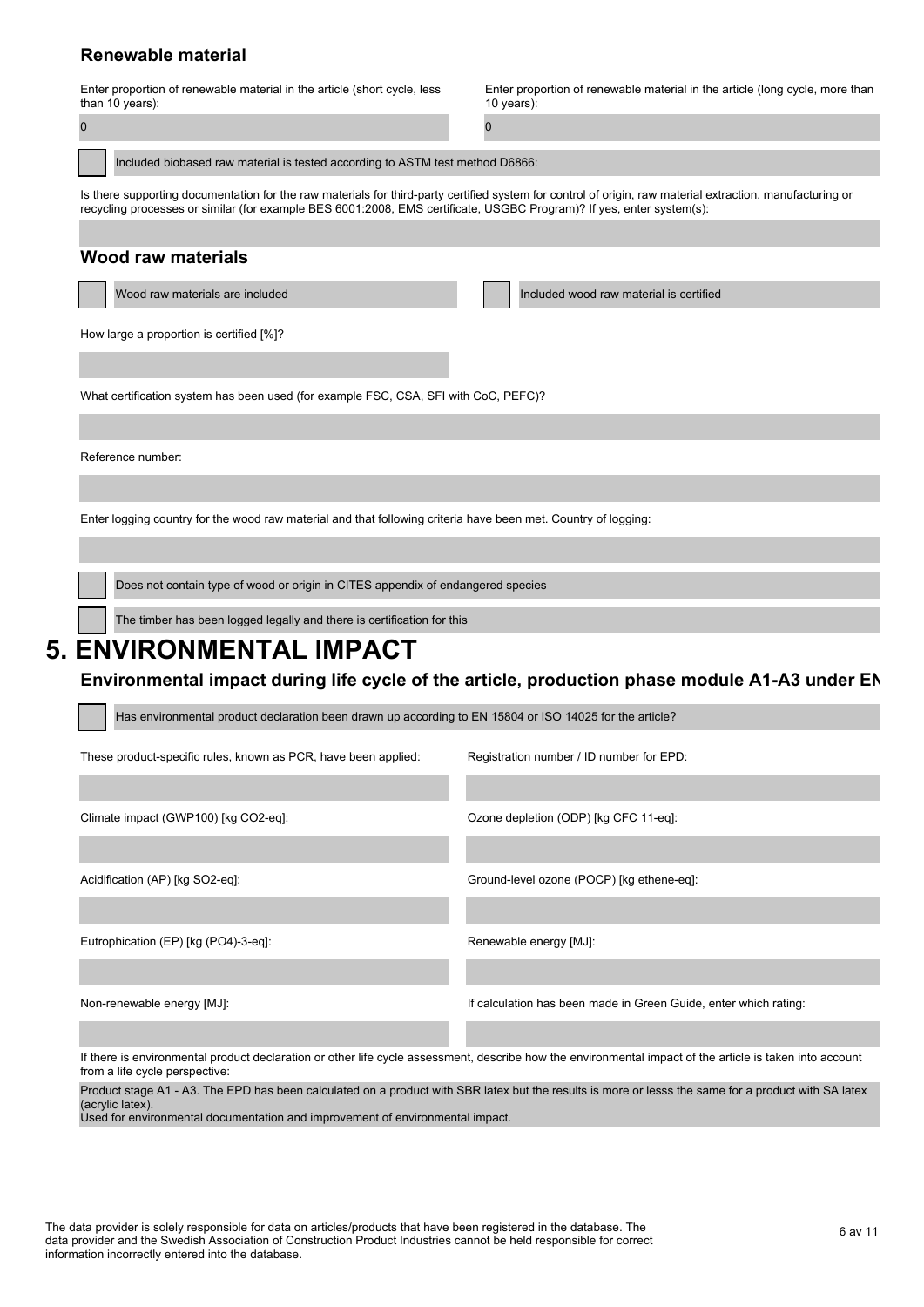## **6. DISTRIBUTION**

### **Distribution of finished article**

Does the supplier use Retursystem Byggpall? No Does the supplier apply any system with multiple-use packaging for the article? No Does the supplier take back packaging for the article? No Is the supplier affiliated to a system for product responsibility for packaging? No If yes, which packaging and which system?

Other information:

### **7. CONSTRUCTION PHASE Construction phase**

Does the article make special requirements in storage?

Does the article make special requirements for surrounding building products? Yes Yes Specify Keep dry. Specify Surfaces must be smooth and dry.

Other information:

See Installation Guide for the product at www.ege.dk.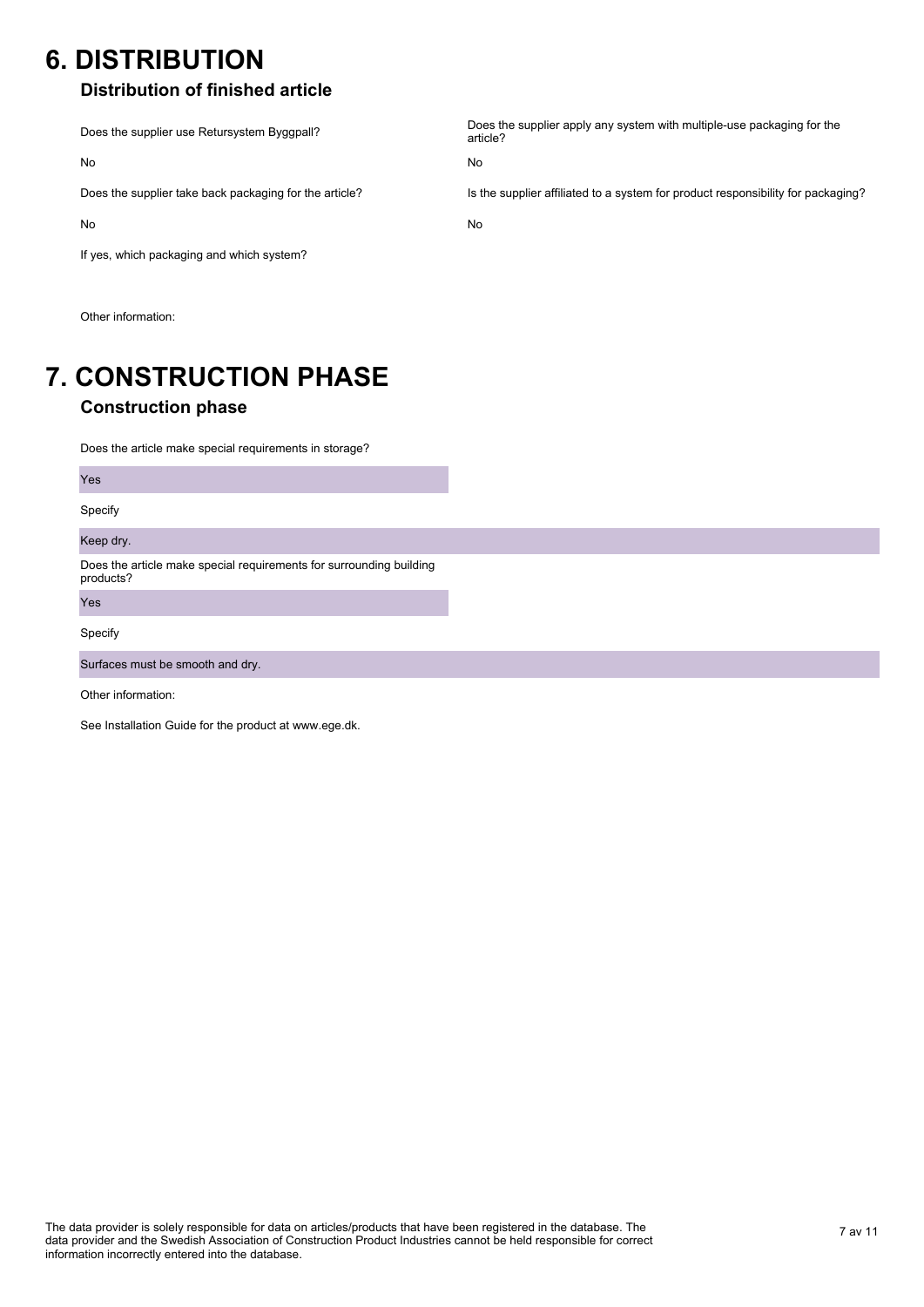## **8. USE PHASE**

### **Use phase**

Does the article make requirements for input materials for operation and maintenance?

No

Specify:

Does the article require supply of energy during operation?

No

Specify:

Estimated technical service life for the article:

25-30 years

Comment:

No

Is there energy labelling under the Energy Labelling Directive (2010/30/EU) for the article?

If yes, enter labelling (G to A, A+, A++, A+++):

Other information:

# **9. DEMOLITION**

### **Demolition**

Is the article prepared for disassembly (dismantling)?

Yes

Specify:

Thermal Recycling

Does the article require special measures for protection of health and environment in demolition/disassembly?

No

Specify:

Other information: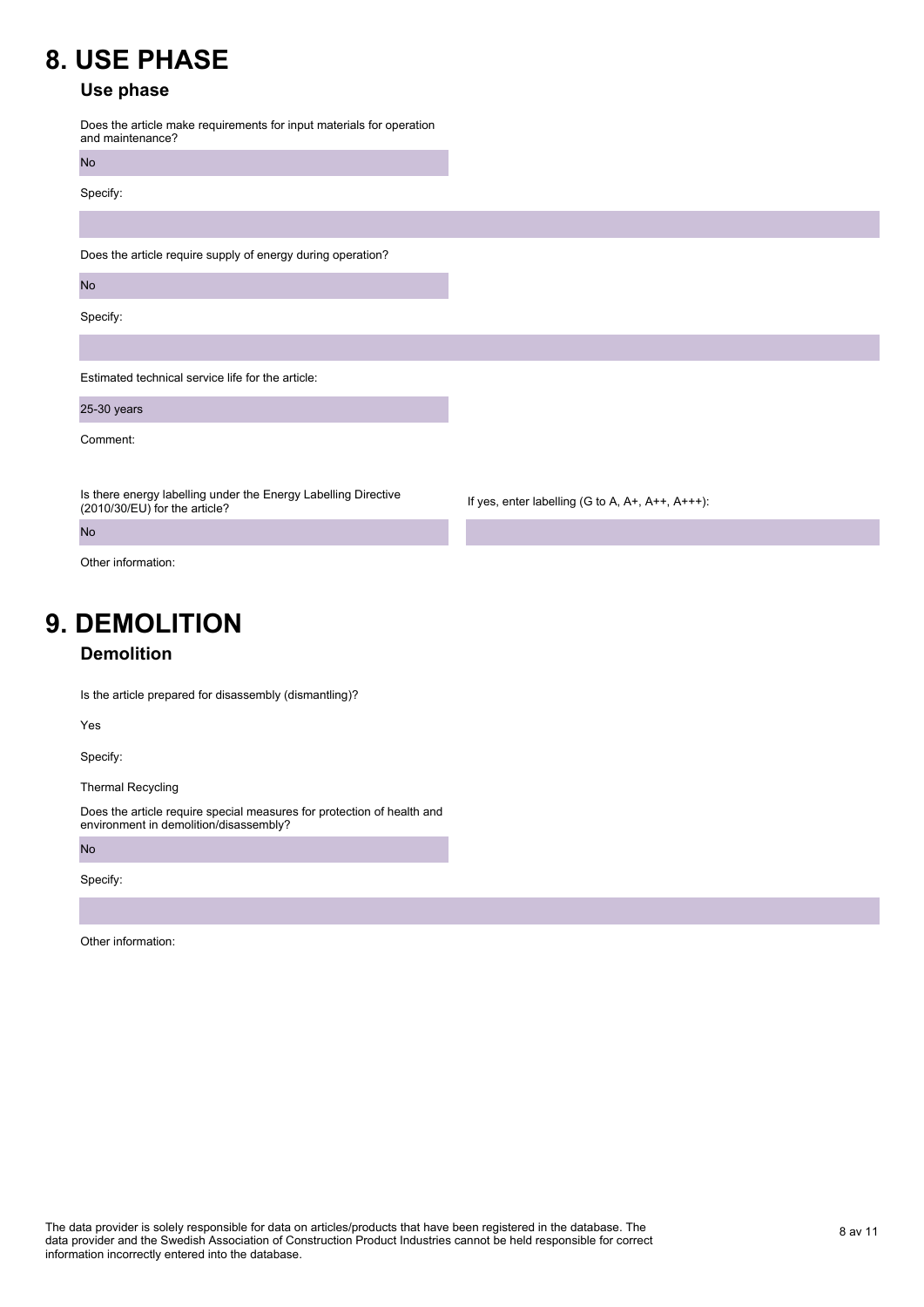## **10. WASTE MANAGEMENT**

### **Delivered article**

Is the supplied article covered by the Ordinance (2014:1075) on producer responsibility for electrical and electronic products when it becomes waste?

| <b>No</b>                                                                                                      |  |  |
|----------------------------------------------------------------------------------------------------------------|--|--|
| Is reuse possible for the whole or parts of the article when it becomes waste?                                 |  |  |
| <b>No</b>                                                                                                      |  |  |
| Specify:                                                                                                       |  |  |
|                                                                                                                |  |  |
| Is material recovery possible for the whole or parts of the article when it becomes waste?                     |  |  |
| Yes                                                                                                            |  |  |
| Specify:                                                                                                       |  |  |
| The material can be recovered for new backing.                                                                 |  |  |
| Is energy recovery possible for the whole or parts of the article when it becomes waste?                       |  |  |
| Yes                                                                                                            |  |  |
| Specify:                                                                                                       |  |  |
| <b>Thermal Recycling</b>                                                                                       |  |  |
| Does the supplier have restrictions and recommendation for re-use, material or energy recovery or landfilling? |  |  |
| Yes                                                                                                            |  |  |
| Specify:                                                                                                       |  |  |
| Ege Carpets recommend that carpets are sold or donated to local carpet recycling facilities after use          |  |  |
| Waste code for the delivered article when it becomes waste                                                     |  |  |
|                                                                                                                |  |  |
| 04 - Avfall från läder-, päls- och textilindustri                                                              |  |  |

When the supplied article becomes waste, is it classified as hazardous waste?

#### No

### **Mounted article**

Is the mounted article classified as hazardous waste?

No

### **Other information**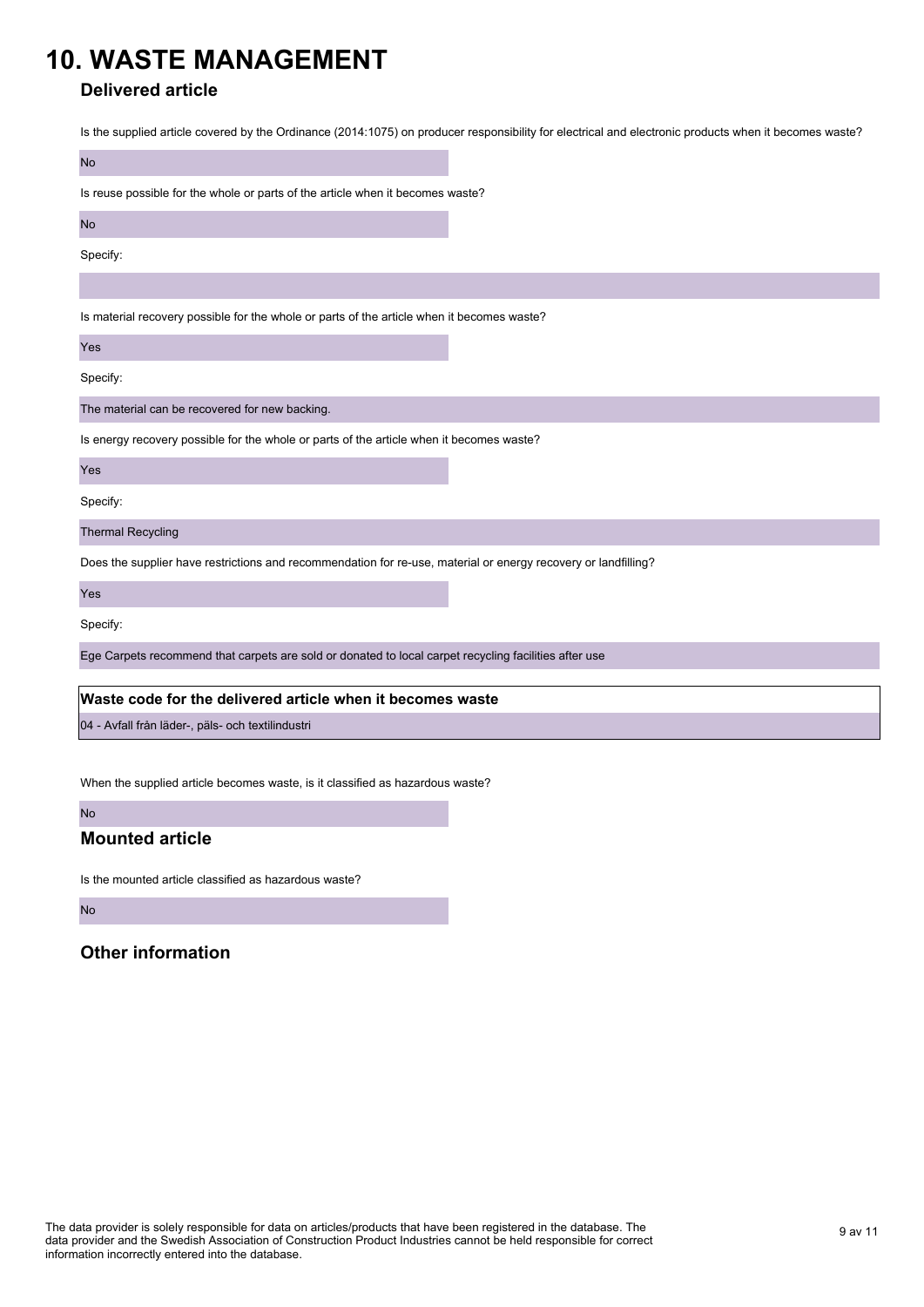# **11. INDOOR ENVIRONMENT**

### **Indoor environment**

| The article is not intended for indoor use       |
|--------------------------------------------------|
| The article does not produce any emissions       |
| Emissions from the article not measured          |
| Does the article have a critical moisture state? |

Yes

If yes, state what:

Max. 75 % moisture content in indoor air and max. 90 % in floor

| <b>Noise</b>                            | <b>Electrical field</b>                         | <b>Magnetic fields</b>                        |
|-----------------------------------------|-------------------------------------------------|-----------------------------------------------|
| Can the article give rise to own noise? | Can the article give rise to electrical fields? | Can the article give rise to magnetic fields? |
| No                                      | No                                              | No                                            |
| Value:                                  | Value:                                          | Value:                                        |
| Unit:                                   | Unit:                                           | Unit:                                         |
| Measuring method:                       | Measuring method:                               | Measuring method:                             |

### **Paints and varnishes**

The article is resistant to fungi and algae in use in wet areas

### **Emissions**

The article produces the following emissions in intended use:

| Type of emission:                                              |                            |  |
|----------------------------------------------------------------|----------------------------|--|
| Formaldehyde                                                   |                            |  |
| <b>Measuring point 1:</b>                                      |                            |  |
| <b>Measuring method/standard:</b>                              |                            |  |
| <b>Indoor Air Comfort Gold</b>                                 |                            |  |
| <b>Result:</b>                                                 | <b>Measuring interval:</b> |  |
| $<$ 10 ug/m3                                                   | 28 days                    |  |
| <b>Measuring point 2:</b><br><b>Measuring method/standard:</b> |                            |  |
| <b>Result:</b>                                                 | <b>Measuring interval:</b> |  |
|                                                                |                            |  |

The data provider is solely responsible for data on articles/products that have been registered in the database. The 10 av 11 data provider and the Swedish Association of Construction Product Industries cannot be held responsible for correct information incorrectly entered into the database.